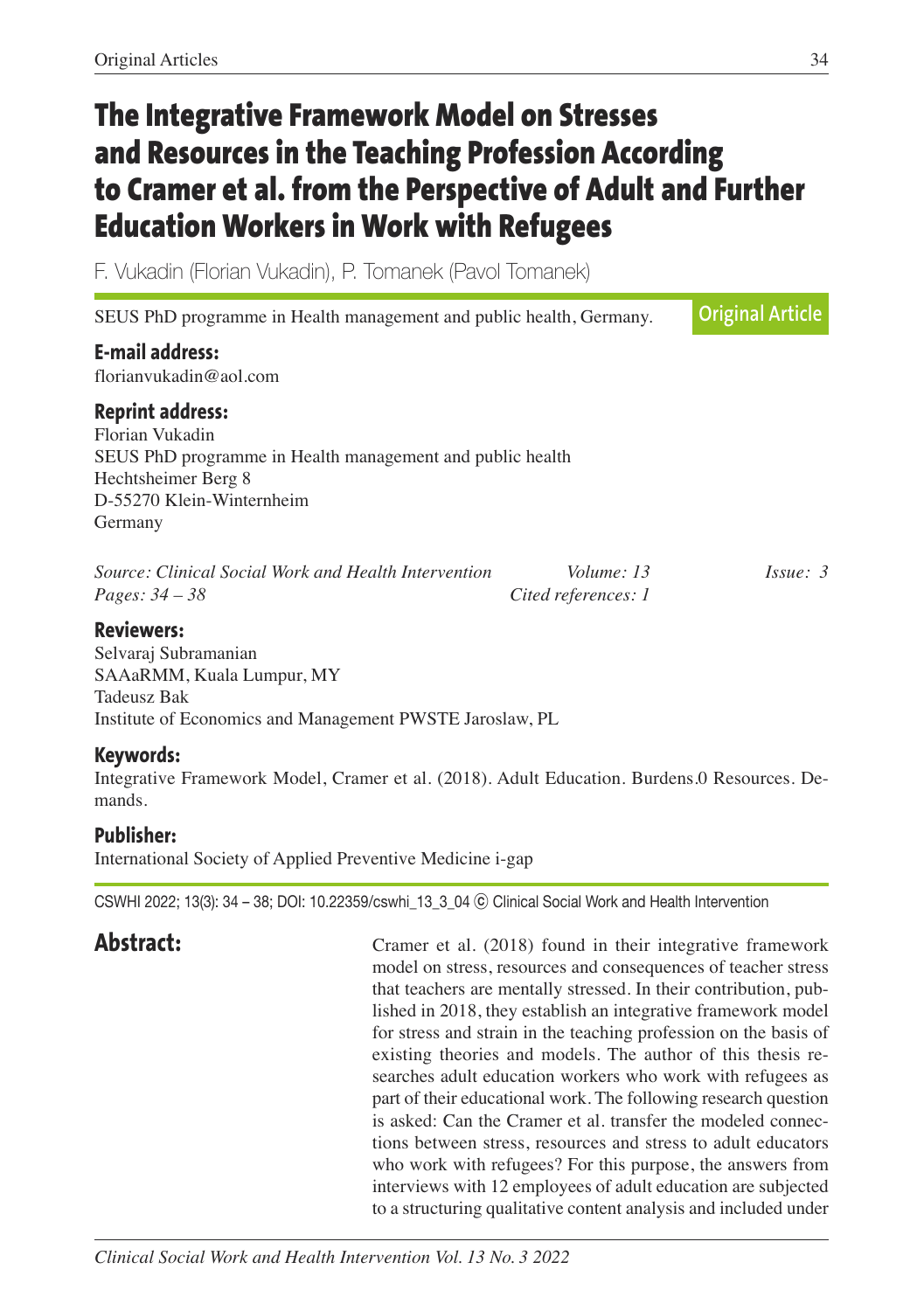the Cramer et al. the personal and professional stresses, resources and consequences of stress mentioned are subsumed. As a result, the Cramer et al. modeled relationships between stress, resources and stress are also transferred to adult educators who work in the professional field of training and further education for refugee adults.

#### **Introduction and presentation of the framework model**

Cramer *et al.* (2018) state in their *Integrative Framework Model on Stress, Resources and Consequences of Teacher Stress* that teachers are psychologically highly stressed. Many studies exist on this subject which are characterized by diverse theories and models as well as conceptual imprecision (Cramer *et al*., 2018: 1). In their 2018 paper, they justify an integrative framework model of stress and strain in the teaching profession based on existing theories and models. In this way, they discuss existing research findings in an orderly manner and validate their framework model at the same time. In doing so, they distinguish between stress, resources and the consequences of stress in personal and professional terms. In this way, they integrate existing individual theories, models and studies each with its own focus. In this way, Cramer *et al.* construct a structured overview that "[...] contributes to a conceptual and conceptual sharpening of the field. " (Cramer *et al.,* 2018: 1). Thus, they accumulate the interrelationships of existing research in a condensed form and offer an occasion to identify existing research gaps on the basis of their contribution and to initiate further research.

The author of this paper is researching adult education workers who work with refugees as part of their educational work. The question now arises as to whether the relationships between stress, resources and strain modeled by Cramer et al. can be transferred to adult educators who work with refugees.

In their work, Cramer et al. focus "[...] on a complete representation of all conceivable resources in order to be able to sufficiently model the empirical function of resources. " (2018: 6) They see the commonality of the different models presented in the fact that stresses increase the probability of strain and the potential effects are mitigated by available resources. They define 'personal stresses' as dispositions, biographical events and physical as well as mental illnesses. These are generally irreversible; can be objectively assessed; their stress potential is proven.

**Figure 1** Own illustration with modifications based on Cramer et al., 2018: 14.



*Clinical Social Work and Health Intervention Vol. 13 No. 3 2022*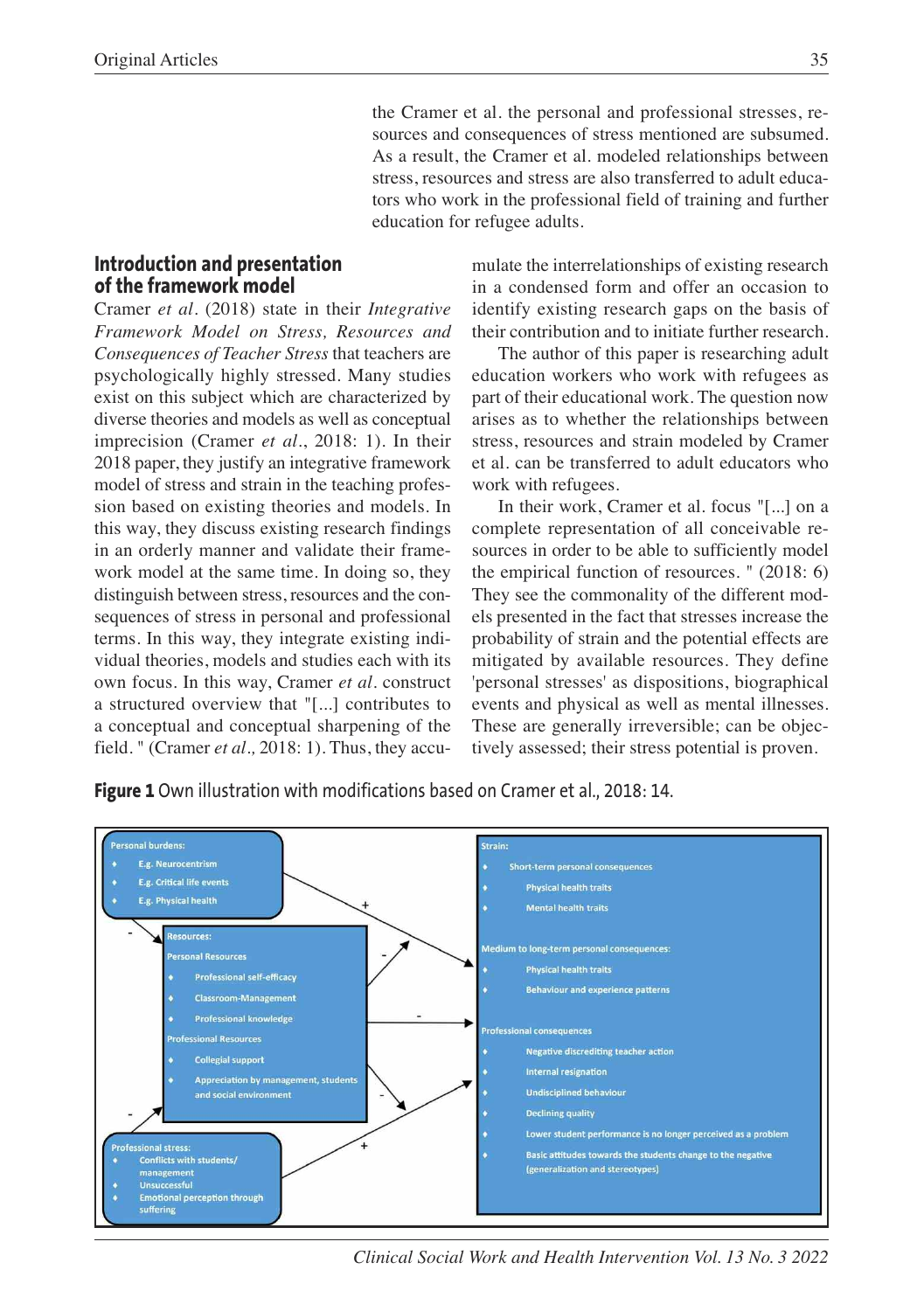|                      | <b>Terms</b>                                        | Subject (Example Variable)                                                                                          | <b>Function and characteristics</b>                                                                                                                       |
|----------------------|-----------------------------------------------------|---------------------------------------------------------------------------------------------------------------------|-----------------------------------------------------------------------------------------------------------------------------------------------------------|
| Personal variables   | <b>Personal burdens</b>                             | Dispositions, biographical events, illness-<br>es (e.g. depression)                                                 | Source of stress often irreversible; detectable or diagnos-<br>able, tied on person, regardless of job characteristics                                    |
|                      | <b>Human resources</b>                              | Professional knowledge, self regulatory<br>skills, beliefs, motivational orientations<br>(e.g. self-efficacy)       | Moderators or mediators; cognitively represented, diag-<br>nosable often refer to activity                                                                |
|                      | Personal conse-<br>quences (short-<br>termed)       | (Psycho)-physical stress reactions<br>(physical, behavioural, cognitive, emo-<br>tional) (e.g. high blood pressure) | Mostly short-term and reversible; diagnosable; bound to<br>a person, often triggered at work                                                              |
|                      | Personal conse-<br>quences (medium/<br>long-termed) | Individual consequences of stress (e.g.<br>burnout)                                                                 | Symptoms of burnout; unfavourable patterns of behaviour and experience; only conditionally reversible; diag-<br>nosable                                   |
| Profession variables | <b>Profession burdens</b>                           | Characteristics of the workplace and the<br>activity (e.g. disrupted lessons)                                       | Source of stress; can be determined objectivity; affect all<br>teachers, are sub-individual                                                               |
|                      | <b>Profession resources</b>                         | Support and appreciation experienced at<br>work (e.g. collegial support)                                            | Mostly moderators, some mediators; subject to subjec-<br>tive perception; are record as a self-certification; not<br>cognitively represented, conditional |
|                      | <b>Profession conse-</b><br>quences                 | Medium and long-term consequences of<br>stress for work, teaching and school (e.g.<br>less efficiency of teaching)  | Individual (e.g. teacher actions) and inter-individual (e.g.<br>teaching quality; only conditionally reversible; measure-<br>able                         |

**Fig. 3** Personal & occupational stresses, resources & stress consequences

Source: (Cramer et al.,2018: 8)

The 'occupational stresses' are objective characteristics of the workplace and the job (e.g. class size; amount of teaching commitment; difficult pupil behavior; teaching per se; work organization). Both types of stress can lead to strain. According to Cramer et al. stress arises from 'personal' and 'professional' stress. Both can exist separately but can also interact.

The following table by Cramer et al. (2018: 8) shows the delineation of personal and occupational characteristics and of stress, resources and strain consequences based on the discussion of theories and models presented above. These serve as a starting point for developing the integrative framework model presented above.

# **Object of research, research question and methodology**

The research object of this work is adult educators who are involved in the further education of refugee adults. In 2018-2019, the author selected people who work with refugee adults (e.g. in language courses, integration projects, counseling) and who have a pedagogical, adult education or further education degree. The spectrum was deliberately kept broad to ensure that people from diverse areas of education and training would come forward for a guideline interview. The plan was that these education professionals would be able to provide information about their everyday work and their views on: motivations; stressors; coping strategies; experiences of meaning. An information letter was prepared to recruit the interview partners. This was sent by email to potential actors and institutions in refugee aid in the Rhine-Main Region. The project was also made known verbally. There were 18 responses, but 4 people were not involved in adult education but in practical support for refugees. There were two cancellations.

In the following, the interviewees are briefly introduced in the selected profile<sup>1</sup>:

<sup>1</sup> The subjects were deliberately anonymized.

*Clinical Social Work and Health Intervention Vol. 13 No. 3 2022*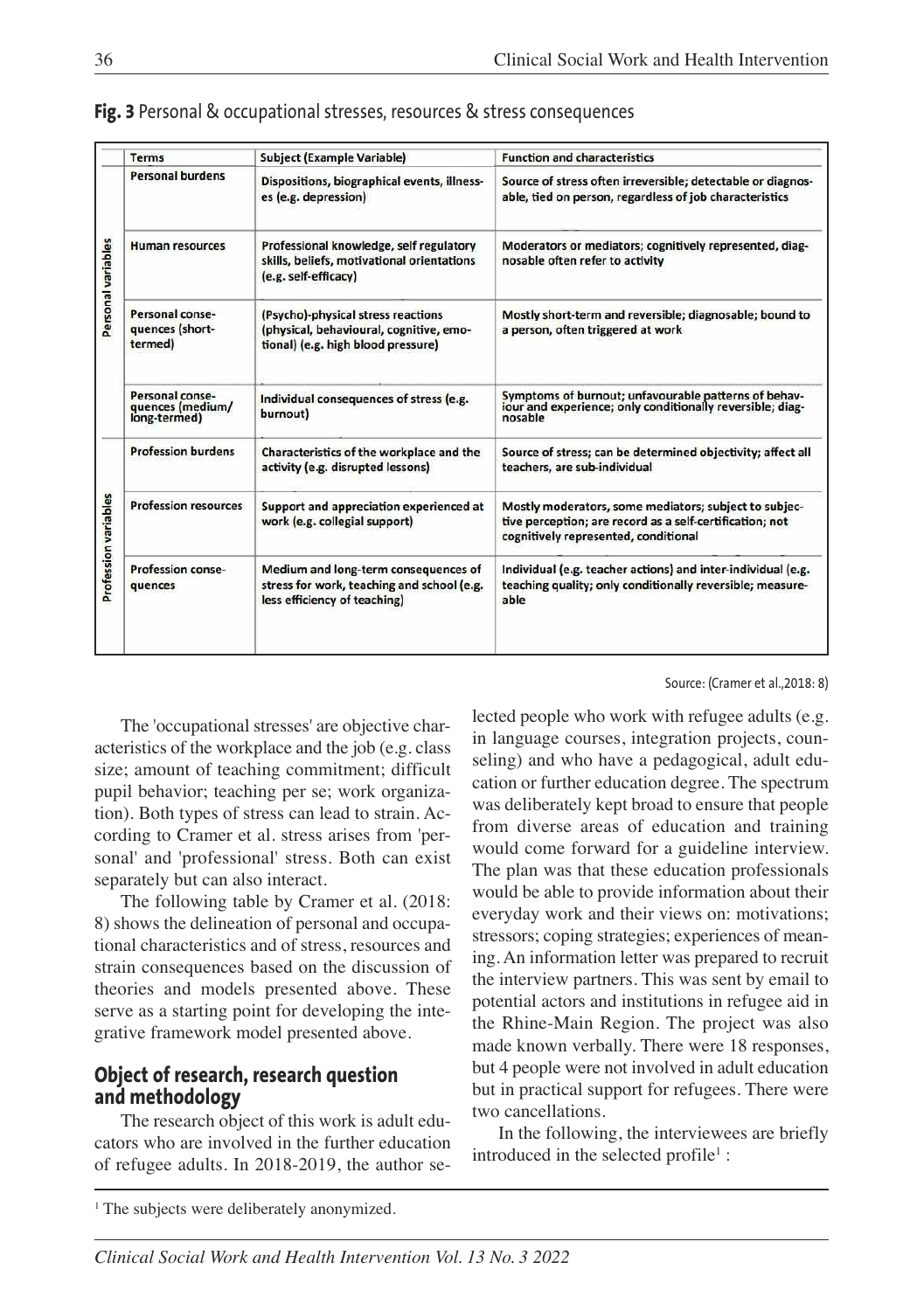- 1 Ms G.: employed, asylum coordinator, political scientist, DaF teacher, 38 years of age.
- 2 Ms B.: voluntary, secondary school teacher, integration teacher, 59 years of age.
- 3 Mr B.: honorary, banking economist, retired trainer, 69 years of age.
- 4 Ms W.: voluntary, PhD in German studies, language teacher, 75 years of age.
- 5 Ms S.: employed, B. Sc. physiotherapy, M.A. adult education, Headmistress of physiotherapy school, 50 years of age.
- 6 Mr B.: employed, M.A. Anthropology, employee Bildungswerk, 53 years of age.
- 7 Ms N.: voluntary (refugee work), employed, B.A. nursing pedagogy, head of rescue service school, M.A. adult education, 32 years of age.
- 8 Ms T.: employed, M.A. Marketing, language teacher, 33 years of age.
- 9 Ms F.: employed and voluntary, teacher nursing, M.A. adult education, 58 years of age.
- 10 Ms D.: employed, 1st service examination in education, DaF teacher, 70 years of age.
- 11 Mrs O.: voluntary, primary school teacher, VHS teacher, 68 years of age
- 12 Mr R.: civil servant, police teacher, graduate administrator, coordinator of interculturalv competence/diversity management, 34 years of age.

After transcription, the interviews were analyzed using qualitative content analysis in order to draw conclusions about motivators; stressors; coping strategies; the experience of meaning of adult educators in refugee work (see appendix).

The aim of the present study is to answer to what extent a connectivity of the integrative framework model of Cramer *et al.* can be established for the field of those working in adult education with refugees. To this end, the following research question is posed:

Can the relationships between stress, resources and strain modeled by Cramer et al. be transferred to adult educators working with refugees?

For this purpose, the employees' answers are again subjected to a structuring qualitative content analysis and subsumed under the personal and occupational stresses, resources and stress consequences mentioned by Cramer *et al.*

# **Results**

Based on the above table by Cramer *et al.* (cf. 2018: 8), the results from the interviews with adult educators are presented below.

# **Evaluation of personal variables**

The results of the personal variables are presented below:

| <b>Personal variables</b>                   | <b>Example variable</b>                                                                                                                                                                                      | Variables from the interviews                                                                                                                                                                                                                                    |
|---------------------------------------------|--------------------------------------------------------------------------------------------------------------------------------------------------------------------------------------------------------------|------------------------------------------------------------------------------------------------------------------------------------------------------------------------------------------------------------------------------------------------------------------|
| Personal burdens                            | z. e.g. illnesses, bio-<br>graphical events                                                                                                                                                                  | Age-related physical problems, illness                                                                                                                                                                                                                           |
| Personal resources                          | z. e.g. professional<br>knowledge, beliefs                                                                                                                                                                   | motivational factor intercultural compe-<br>tence, joy of teaching, curiosity, realization<br>of ideals, values and maxims of action,<br>humor and serenity, exchange with friends<br>and family, promotion of own resilience-<br>and use of relaxing activities |
| Personal consequences<br>(short-term)       | Short-term (psychological) states of<br>z. E.g. (psycho-)physical<br>stress reactions (e.g.<br>arousal such as anger, rage, emotional par-<br>ticipation in the refugees' experience<br>high blood pressure) |                                                                                                                                                                                                                                                                  |
| Personal consequences<br>(medium/long-term) | Individual consequences<br>of stress(e.g. burnout)                                                                                                                                                           | Physical and psychological stress, frustra-<br>tion, resignation                                                                                                                                                                                                 |

# **Table 1** Personal variables